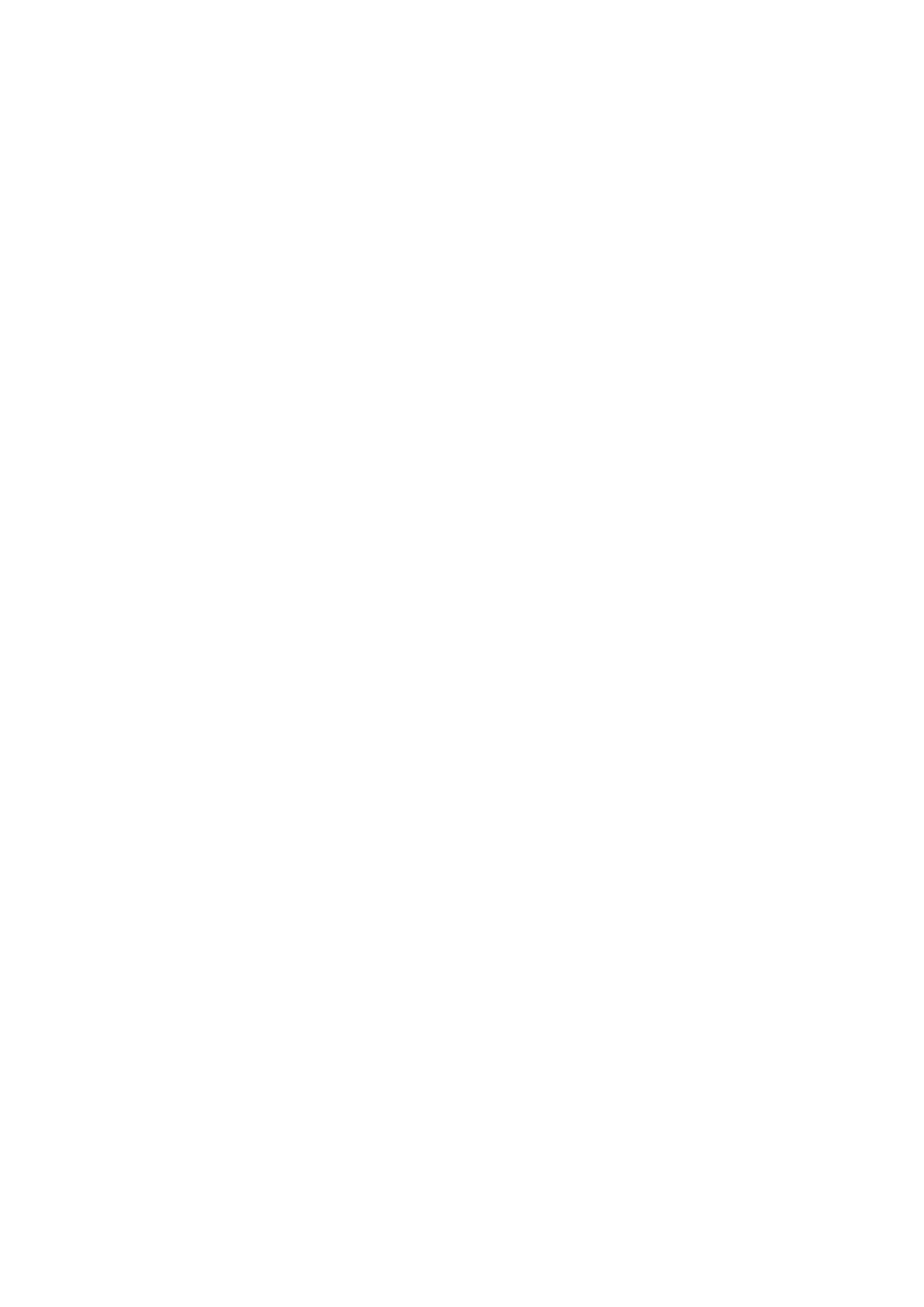#### **In the case of Dreval and Others v. Russia,**

The European Court of Human Rights (First Section), sitting as a Committee composed of:

Elisabeth Steiner, *President,* Mirjana Lazarova Trajkovska,

Ksenija Turković, *judges,*

and André Wampach, *Deputy Section Registrar,*

Having deliberated in private on 9 April 2013,

Delivers the following judgment, which was adopted on that date:

## PROCEDURE

1. The case originated in an application (no. 40075/03) against the Russian Federation lodged with the Court under Article 34 of the Convention for the Protection of Human Rights and Fundamental Freedoms ("the Convention") by three Russian nationals, Ms Irina Vladimirovna Dreval, Ms Iya Mikhailovna Dreval and Mr Victor Mikhailovich Kuritsyn ("the applicants"), on 26 November 2003.

2. The Russian Government ("the Government") were represented by Mr Pavel Laptev, Representative of the Russian Federation at the European Court of Human Rights.

3. On 1 March 2006 the application was communicated to the Government. In accordance with Protocol No. 14, the application was allocated to a Committee.

## THE FACTS

### THE CIRCUMSTANCES OF THE CASE

4. The applicants were born in 1971, 1948, and 1946 respectively and live in Syktyvkar.

5. On 14 February 2003 the Syktyvkar Town Court granted the applicants' claim against the local administration for provision of municipal housing and ordered to provide each of them with one room. The court found, *inter alia*, that one of the walls of the building where the applicants resided was destroyed and the building was at risk of collapse. The parties did not appeal and the judgment became final.

6. On 19 March 2003 the local administration informed the applicants that the judgment in their favour could not be enforced because neither housing nor appropriate budget funds were available.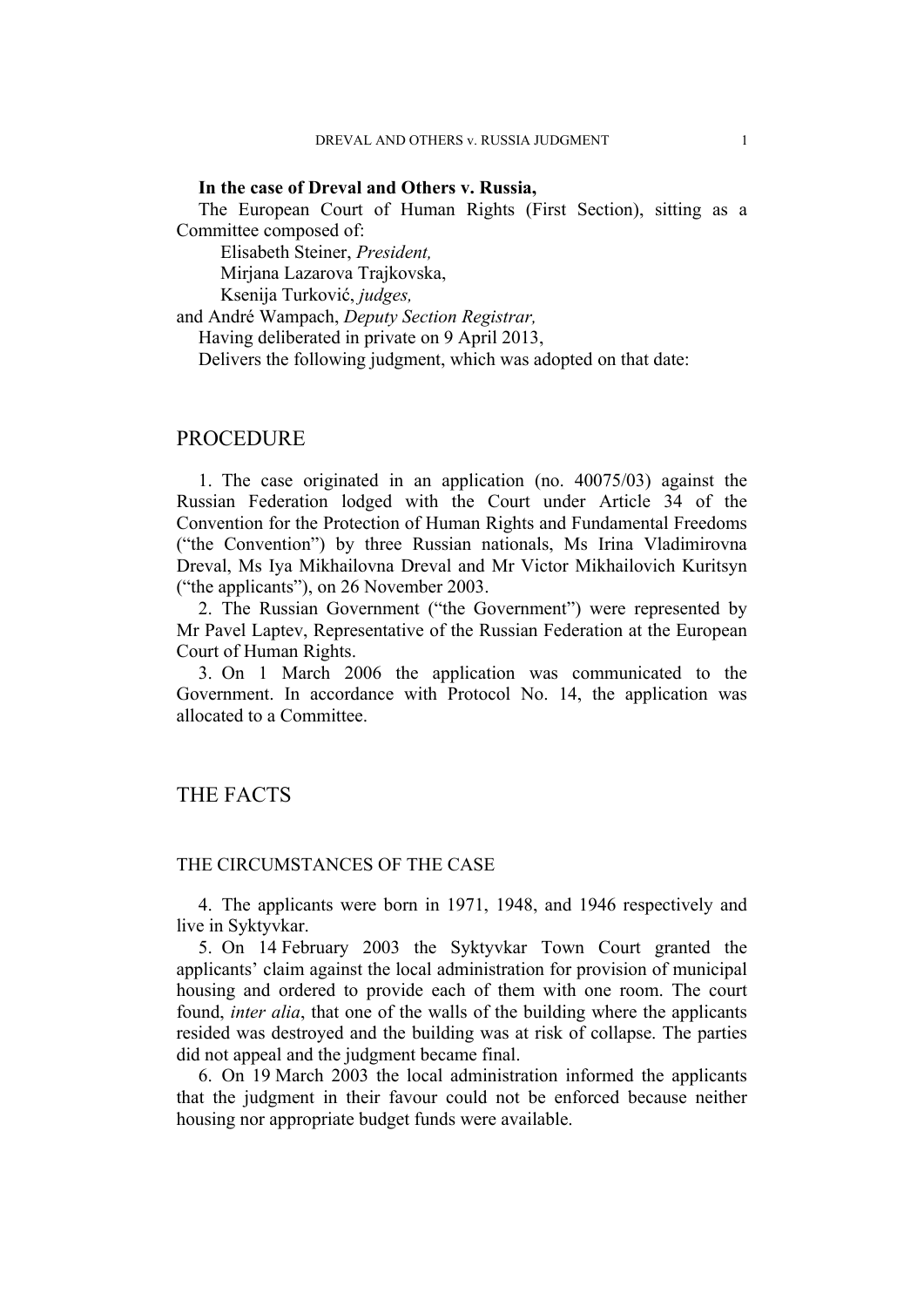7. On 5 May 2003 the enforcement proceedings were opened.

8. On 16 May 2003 the local administration informed the applicants that the judgment could not be enforced because of the lack of housing.

9. On 17 December 2004 the first applicant was offered a two-room flat. The applicant accepted the offer.

10. On 25 February 2005 the second and third applicants were offered a two-room flat. The applicants accepted.

11. On 23 and 24 June 2005 the bailiffs decided to close the enforcement proceedings as the judgement of 14 February 2003 being duly enforced. It appears that the applicants did not appeal.

## THE LAW

#### I. ALLEGED VIOLATION OF ARTICLE 6 OF THE CONVENTION

12. The applicants complained about continued non-enforcement of the judgment of 14 February 2003. They invoked Articles 6 of the Convention which reads, in so far as relevant, as follows:

"In the determination of his civil rights and obligations ... everyone is entitled to a ... hearing within a reasonable time by [a] ... tribunal ..."

#### **A. Admissibility**

13. The Court notes that this complaint is not manifestly ill-founded within the meaning of Article 35  $\S$  3 (a) of the Convention. It further notes that it is not inadmissible on any other grounds. It must therefore be declared admissible.

#### **B. Merits**

14. The Court reiterates that an unreasonably long delay in the enforcement of a binding judgment may breach the Convention (see *Burdov v. Russia*, no. 59498/00, ECHR 2002-III).

15. The Court observes that in the present case the judgement of 14 February 2003 remained unenforced approximately for one year and eight months in respect of the first applicant and for one year and ten months in respect of the second and third applicants.

16. The Court takes note of the fact that the Government in their observations acknowledged that the delays occurred in the enforcement proceedings breached the applicants' rights under the Convention.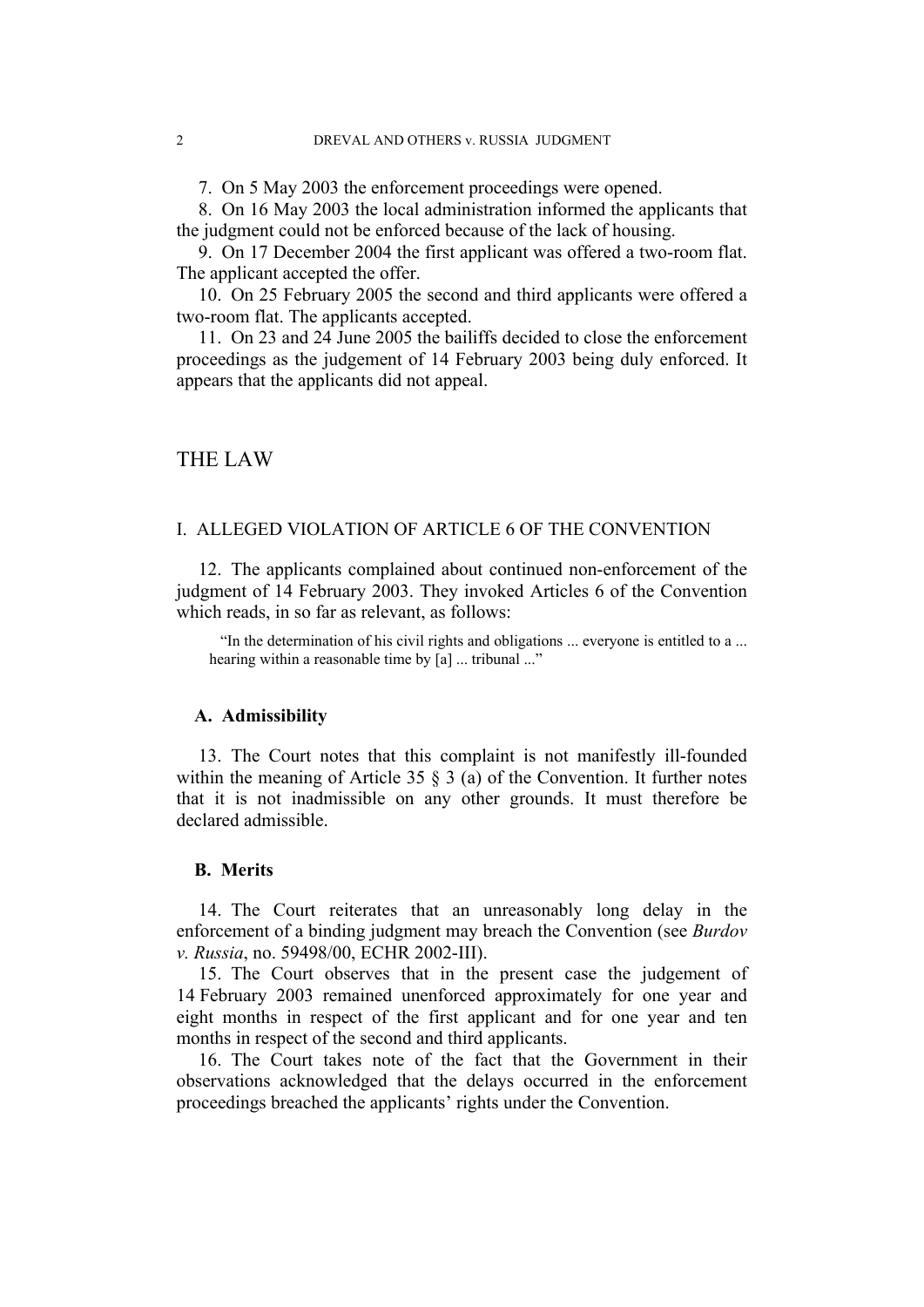17. Having regard to the above, it follows that there has been a violation of Article 6 of the Convention.

#### II. OTHER ALLEGED VIOLATIONS OF THE CONVENTION

18. The second and third applicants complained that the judgment in their favour had not been properly enforced in that the flat they had been provided with did not conform to the criteria set forth in the judgment. Having regard to all the materials in its possession, and in so far as these complaints fall within its competence, the Court finds that there is no appearance of a violation of the rights and freedoms set out in the Convention or its Protocols. It follows that this part of the application must be rejected as being manifestly ill-founded, pursuant to Article 35 §§ 1, 3 and 4 of the Convention.

#### III. APPLICATION OF ARTICLE 41 OF THE CONVENTION

19. Article 41 of the Convention provides:

"If the Court finds that there has been a violation of the Convention or the Protocols thereto, and if the internal law of the High Contracting Party concerned allows only partial reparation to be made, the Court shall, if necessary, afford just satisfaction to the injured party."

#### **A. Damage**

20. All the applicants claimed 5,000 euros (EUR) to be paid to each of them in respect of non-pecuniary damage. The second and third applicants also claimed EUR 20,864 in respect of pecuniary damage for the incomplete enforcement of the judgment of 14 February 2003.

21. The Government submitted that the applicant's claims for non-pecuniary damage were excessive. As regards the second and third applicants' claim for pecuniary damage, the Government found them unsubstantiated.

22. In respect of the second and third applicants' claim for pecuniary damage, the Court does not discern any causal link between the violation found and the damage alleged. The Court therefore rejects it.

23. The Court finds, however, that all the applicants may be considered to have suffered some degree of frustration and distress as a result of the violation found in this case. Deciding on an equitable basis, it awards each of the applicants EUR 1,500 in respect of non-pecuniary damage.